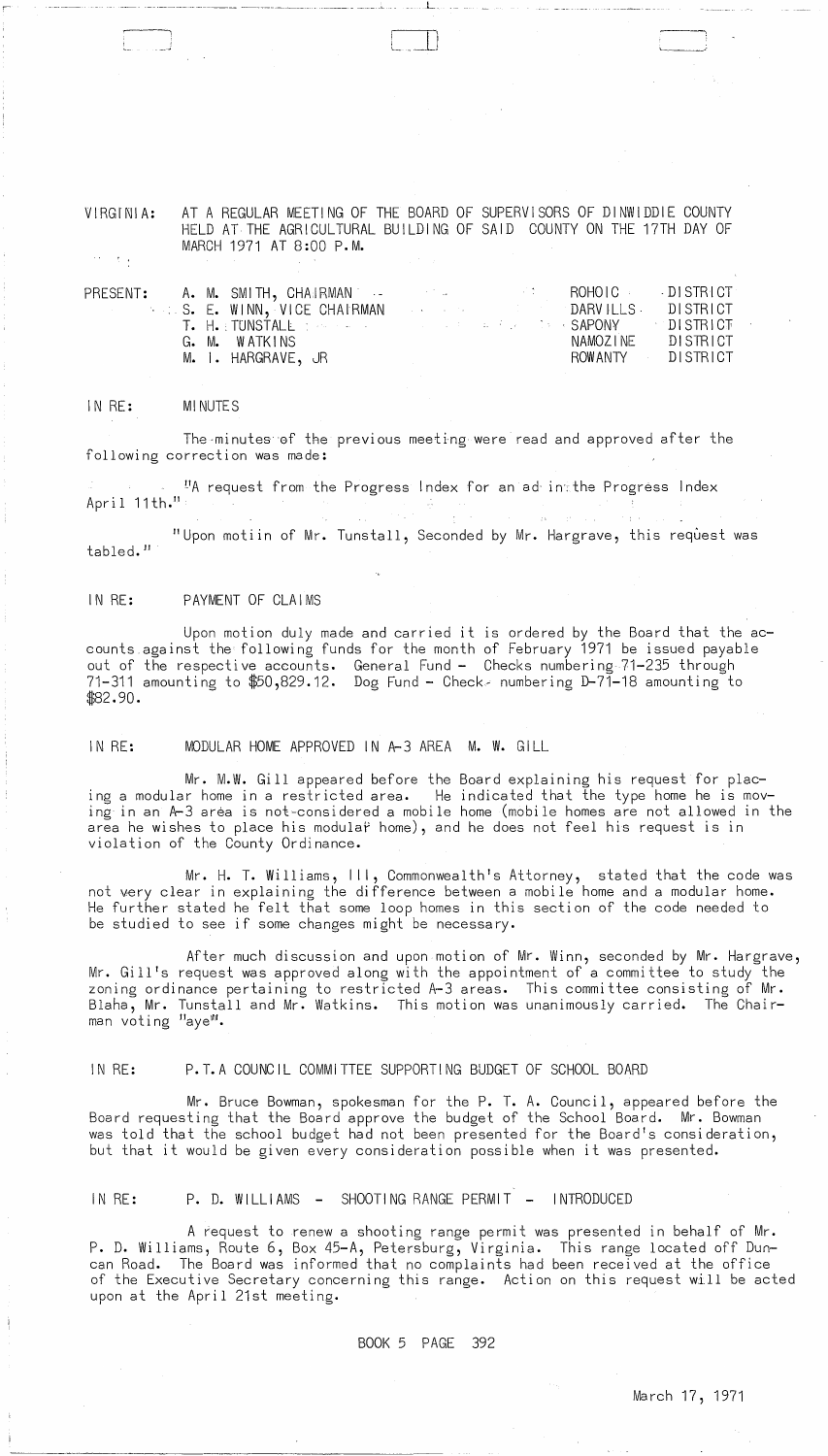## IN RE: REDISTRICTING REPORT

Mr. H. T. Williams, III, Commonwealth's Attorney, informed the Board that he and the Executive Secretary had talked with the Attorney General and were prepared  $\checkmark$  to meet with the Board to discuss and present plans for redistricting.

 $\mathbb{P}[\mathbf{t}]$ 

# IN RE: COLLECTION OF TAXES - PETERSBURG AIRPORT - APPROVED

There was a great deal of discussion concerning the collection of taxes for the airport, and Lee/Golf Course from the City of Petersburg.

Park After discussion and upon motion of Mr. Hargrawe, seconded by Mr. Tunstall, the motion was unanimously carried supporting the collection of taxes, both current and delinquent from the City of Petersburg for both the airport and the Lee Park Golf<br>Course. Course. The contract of the contract of the contract of the contract of the contract of the contract of the contract of the contract of the contract of the contract of the contract of the contract of the contract of the co

IN RE: SCHOOL BOARD - APPROVAL OF 1 VAN

Mr. T. W. Newsom explained to the Board that he felt the School Board could use another van. (One was approved by this Board at a previous meeting). He explained that they had received bids for the price of one van and that if the Board saw fit for the second vehicle, both vehicles could be ordered at the same time and it would cost the County less than purchasing these vehicles separately.

Upon motion of Mr. Tunstall, seconded by Mr. Watkins, Mr. Newsom was unanimously authorized to purchase the two vans.

IN RE: SCHOOL CENSUS

Mr. Newsom informed the Board that this was the year the school census had to be taken and it was anticipated that this census would cost approximately \$5,000.00.

Upon 'motion of Mr. Tunstall, seconded by Mr. "Watkins and unanimously carried the Board authorized this census to be taken and the County be presented with the bill.

IN RE: JAIL EQUIPMENT - CURTAINS

Mr. A. Hill Burton appeared before the Board requesting some type of shades or curtains for the front of the Jail.

Upon motion duly made and carried the sheriff was authorized to obtain prices.  $\Box$ and submit at the next meeting.

IN RE: CONTRACT WITH CITY OF PETERSBURG - HOUSING CITY PRISONERS

Mr. Burton informed the Board that the County is now housing some of the prisoners for the City of Petersburg and it would be necessary for the Board to approve the amount at the County would ask that Petersburg pay for their prisoners.

After discussion and upon motion duly made and carried the rate of \$1.75 per day for State prisoners and \$2.40 per day for City prisoners was unanimously approved.

IN RE: PROSECUTING TRAINING SEMINAR - APPROVAL FOR MR. WILLIAMS TO ATTEND<br>APRIL 5th-7th

Mr. Williams informed the Board that a seminar would be held in Richmond April 5th through 7th for a prosecuting training session. This seminar is being sponsored by the office of the Attorney General. Mr. Williams asked permission for the Board to allow him to go and he be given \$25.00 for registration fee and \$25.00 per night (3 nights), for a total of \$100.00.

Upon motion of Mr. Winn, seconded by Mr. Tunstall Mr. Williams was given permission to attend this seminar with the requested fees paid. This motion was unanimously carried.

~. \_\_\_ --1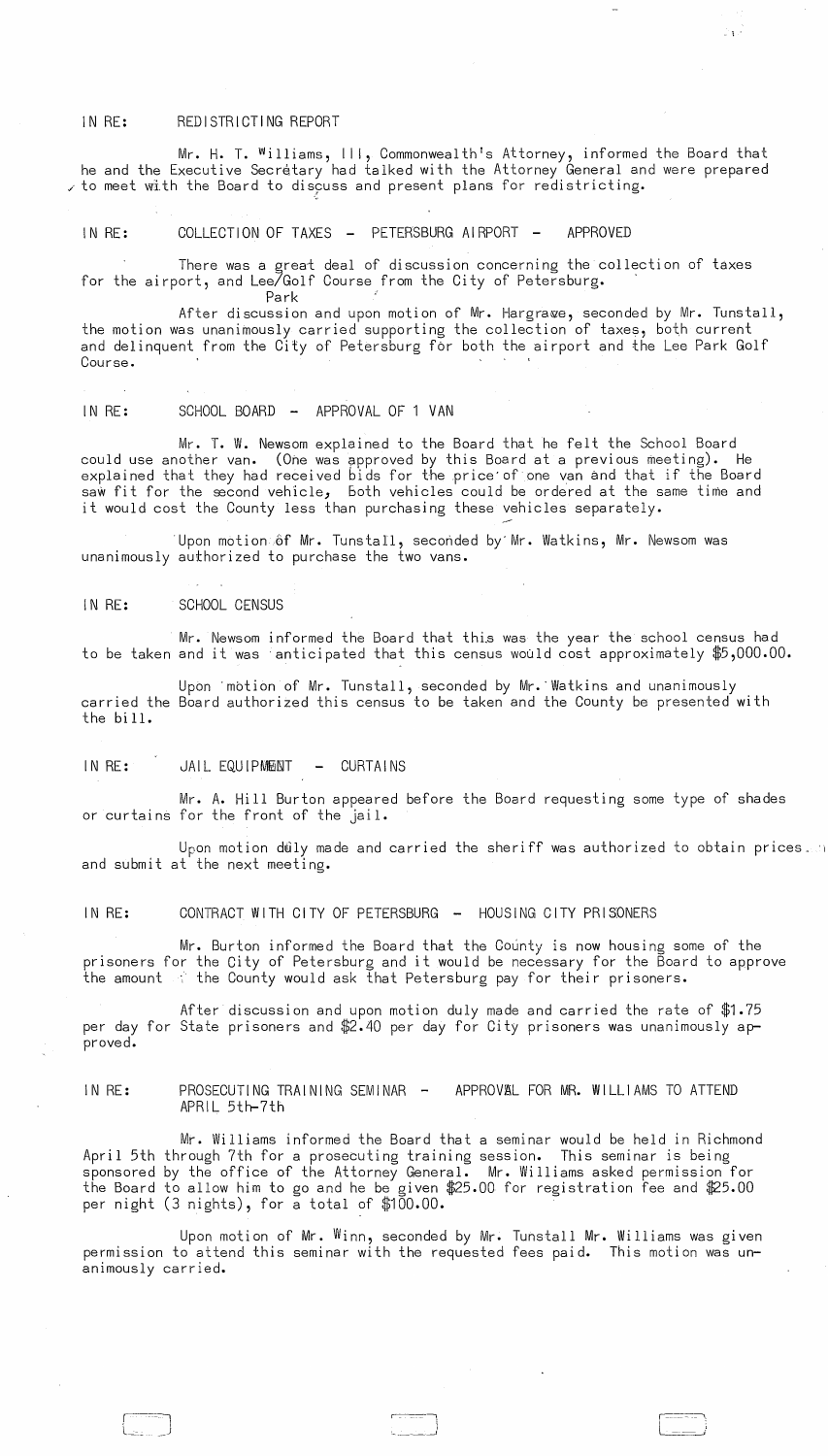## IN RE: COLLECTION OF DELINQUENT TAXES

! "-~------

The collection of delinquent taxes, having been discussed on several previous occasions, was discussed at great length. After discussion, Mr. Hargrave moved that Judge Mayes appoint an attorney to collect these taxes. Mr. Winn seconded. This motion was unanimously carried.

c \_ \_~~\_~ \_\_\_\_ \_

 $\Box$ 

## IN RE: MAINTENANCE AGREEMENT \$100.00 PER YEAR - MORE DETAILS AT NEXT MEETING

MR. Robert L. Mengel, Dinwiddie Fire Chief, appeared before the Board requesting their support of approving a maintenance agreement for the new fire truck. This would be a yearly agreement costing  $$100.00$  per year. If any parts are needed this would be an additional cost.

Upon motion of Mr. Hargrave, seconded by Mr. Tunstall the Board unanimously requested Mr. Mengel to attend the next meeting and present more information at that time.

# IN RE: REQUEST SUPPORT FOR NEW BUILDING AND BUILDING SITE

Mr: Robert L. Mengel asked the Board what plans they had for the building of a fire house for the Dinwiddie Fire Department.

After discussion, Mr. Hargrave moved that the fire department work to see what arrangements could be made concerning a suitable building site on the land behind the Heatth Center owned by the County. Mr. Tunstall seconded and this motion was unanimously carried.

A motion by Mr. Hargrave, seconded by Mr. Tunstall to table the consideration of a new lease for the present build housing the fire truck for \$100.00 per month was unanimously carried.

IN RE: CLERK OF CIRCUIT COURT AUTHORIZED TO SIGN CHECK FOR POLICE VEHICLES

It was brought to the attention of the Board that a check in the amount of \$16,686.20 made payable to Lawrence Chrysler Plymouth needed the signature of the Executive Secretary, Treasurer, and Chairman of the Board of Supervisors. Mr. Knott Executive Secretary was out of town and upon motion of Mr. Hargrave, seconded by Mr. Winn and unanimously carried Mr. Batte, Clerk, Circuit Court, was authorized to sign above mentioned check in liew of the Executive Secretary.

## IN RE: COUNTY HOLIDAYS

It being presented to the Board by H. Barner Batte, Clerk, that Judge Mayes and Judge Snead had entered an order designating the holidays to be observed by' the Courts pursuant to Code Section 2.1-21 and requested the Board to approve this order.

Thereupon, motion was made by Mr. Hargrave, seconded by Mr. Winn and unanimously carried that the Board approve the order entered by the Courts and that the same holidays designated by this said order be observed by the Constitutional officers and their employees, to wit.

The Holidays named by Section 2.1-21 are: New Year's Day; Lee-Jackson Day; George Washington Day; Memorial Day; Independence Day; Labor Day; Veteran's Day; Thanksgiving Day; Christmas Day, Columbus Day,. Election Day.

There being no further business to be brought before the Board the meeting adjourned at 10:20 P.M.

 $\cdot$ I'~